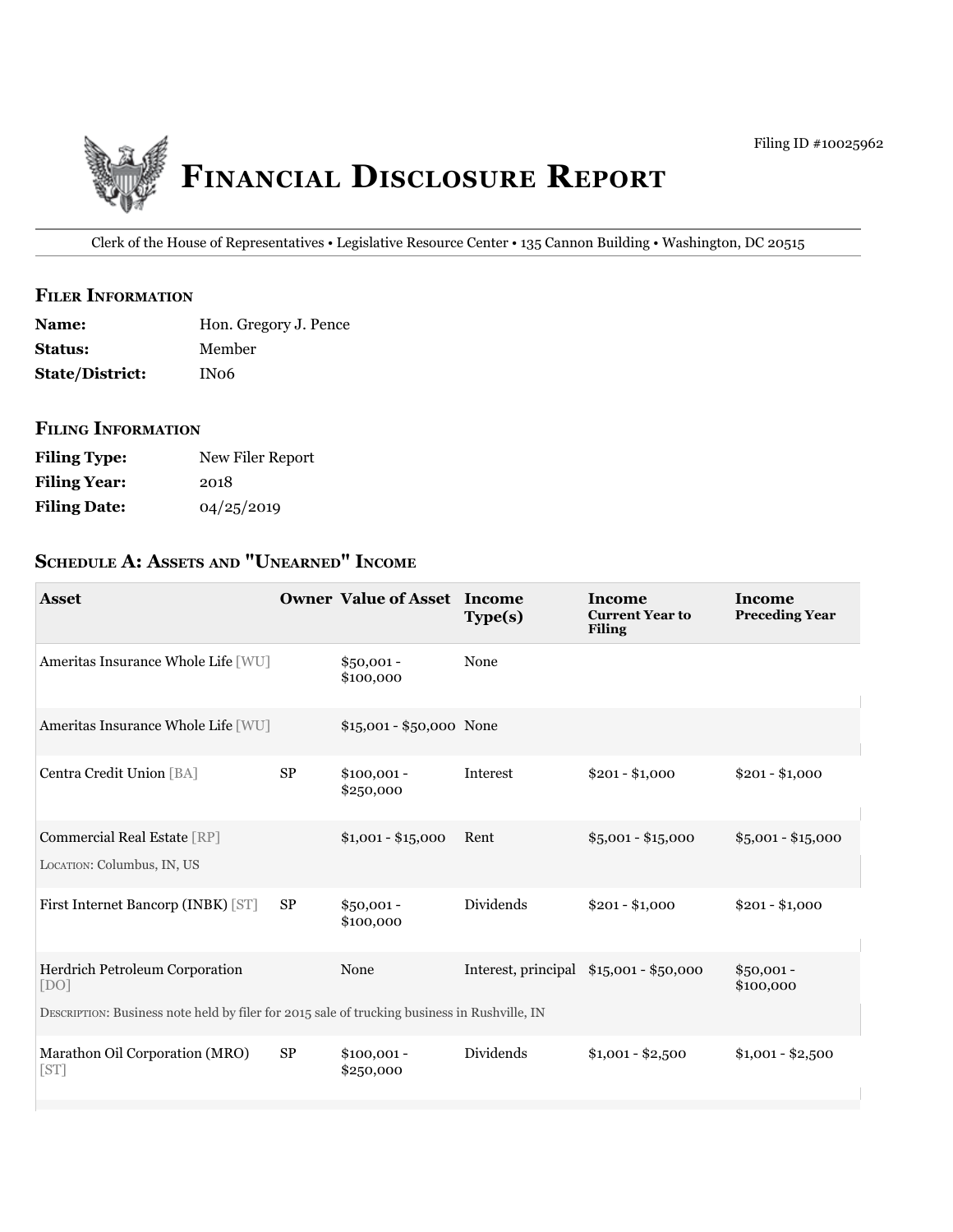| <b>Asset</b>                                                                                                                                           |           | <b>Owner Value of Asset Income</b> | Type(s) | Income<br><b>Current Year to</b><br><b>Filing</b> | <b>Income</b><br><b>Preceding Year</b> |
|--------------------------------------------------------------------------------------------------------------------------------------------------------|-----------|------------------------------------|---------|---------------------------------------------------|----------------------------------------|
| Northwestern Mutual Whole Life<br>[WU]                                                                                                                 |           | \$15,001 - \$50,000 None           |         |                                                   |                                        |
| Northwestern Mutual Whole Life<br>[WU]                                                                                                                 |           | $$100,001 -$<br>\$250,000          | None    |                                                   |                                        |
| Pence Group, LLC, 100% Interest<br>[OL]<br>LOCATION: Bloomington, IN, US<br>DESCRIPTION: Antique Malls and Centers in Columbus, IN and Bloomington, IN | JT        | $$5,000,001 -$<br>\$25,000,000     | None    |                                                   |                                        |
| Saldi Group, LLC $\Rightarrow$<br>Residential Rental Property [RP]<br>LOCATION: Columbus, IN, US                                                       | <b>SP</b> | $$250,001 -$<br>\$500,000          | None    |                                                   |                                        |
| SEP IRA $\Rightarrow$<br>Old National Bancorp (ONB) [ST]                                                                                               |           | \$15,001 - \$50,000 Tax-Deferred   |         |                                                   |                                        |

\* Asset class details available at the bottom of this form. For the complete list of asset type abbreviations, please visit [https://fd.house.gov/reference/asset-type-codes.aspx.](https://fd.house.gov/reference/asset-type-codes.aspx)

#### **ScheDule c: earneD income**

| <b>Source</b>    | <b>Type</b>   | Amount<br><b>Current Year to</b><br><b>Filing</b> | <b>Amount</b><br><b>Preceding Year</b> |
|------------------|---------------|---------------------------------------------------|----------------------------------------|
| Pence Group, LLC | Spouse salary | N/A                                               | N/A                                    |

# **ScheDule D: liabilitieS**

|           | <b>Owner Creditor</b> | Date Incurred Type |                                                                 | <b>Amount of</b><br>Liability |
|-----------|-----------------------|--------------------|-----------------------------------------------------------------|-------------------------------|
| <b>JT</b> | Centra Credit Union   | 3/17               | Personal guarantee of business mortgage<br>for Pence Group, LLC | $$1,000,001 -$<br>\$5,000,000 |
| <b>SP</b> | Centra Credit Union   | 8/16               | Personal guarantee of business mortgage<br>for Saldi Group, LLC | $$100,001 -$<br>\$250,000     |
|           | Pence Group, LLC      | 12/15              | Personal loan to candidate                                      | $$250,001 -$<br>\$500,000     |

# **ScheDule e: poSitionS**